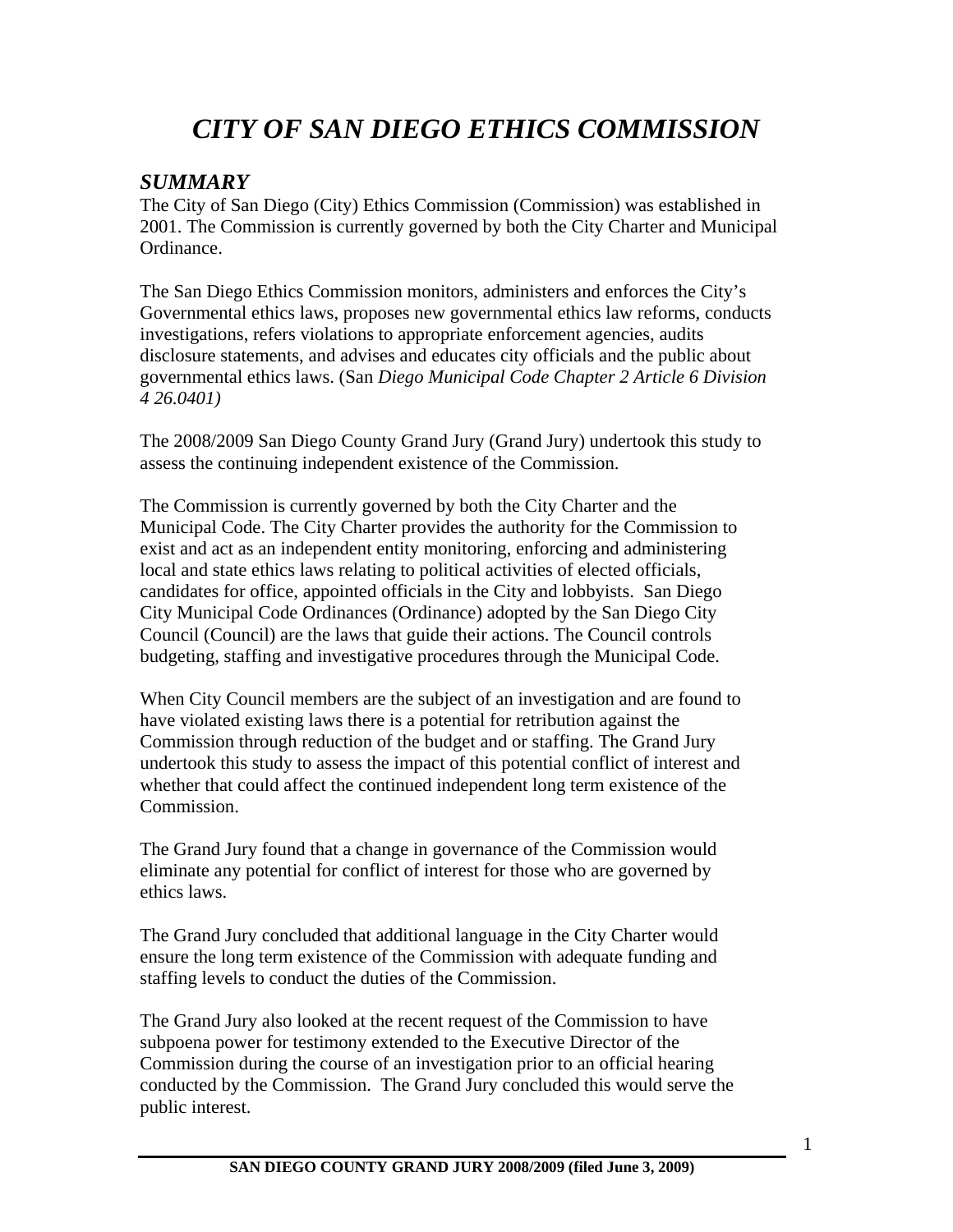# *PURPOSE AND BACKGROUND*

The purpose of the Grand Jury study was to explore:

- Options for the governance of the City of San Diego Ethics Commission; and
- Possible improved efficiencies and effectiveness in conducting investigations through updates in ordinances relating to subpoena power.

# *PROCEDURES*

To get a basic understanding of what the Ethics Commission is about, how it functions now under charter and ordinance, and how it could function under some other manner of governance, the Grand Jury researched the history, governing documents and progress reports of the Ethics Commission from the inception of the Commission in 2001. Council members, members of the City Attorney's Office and Commission representatives also were interviewed.

## *DISCUSSION*

The Commission was originally established in 2001 by the City. In addition to unlawful conflicts of interest, the Commission also oversees election campaign and lobbying laws through investigations, administrative hearings and imposes penalties. In addition the Commission provides education and training of City officials, political and appointed office holders, and candidates and lobbyists. The Mission Statement of the Commission: To preserve public confidence in our City government through education, advice and the prompt and fair enforcement of local governmental ethics laws.

It is the Commission's job to educate, advise, investigate, report on and enforce existing ethics laws. The Commission was set up to be an independent impartial resource with the responsibility and authority to enforce state and local ethics laws. The Commission is mandated to investigate and enforce ethics law violations equally, without preferential treatment for any individual or organization.

San Diego is one of a few cities in California which has a dedicated ethics commission. Other jurisdictions rely on the California Fair Political Practices Commission. A dedicated ethics commission makes it possible for any citizen to file a complaint locally against city officials for alleged ethics violations.

The Commission in San Diego is composed of seven volunteer members appointed by the Mayor from a pool of nominees submitted by the City Council and the City Attorney. The Mayor's appointments are subject to confirmation by a majority of the City Council and serve four year terms.

The Commission staff currently consists of an Executive Director, a General Counsel, a Senior Investigator, Investigator, an Auditor (Financial Investigator) a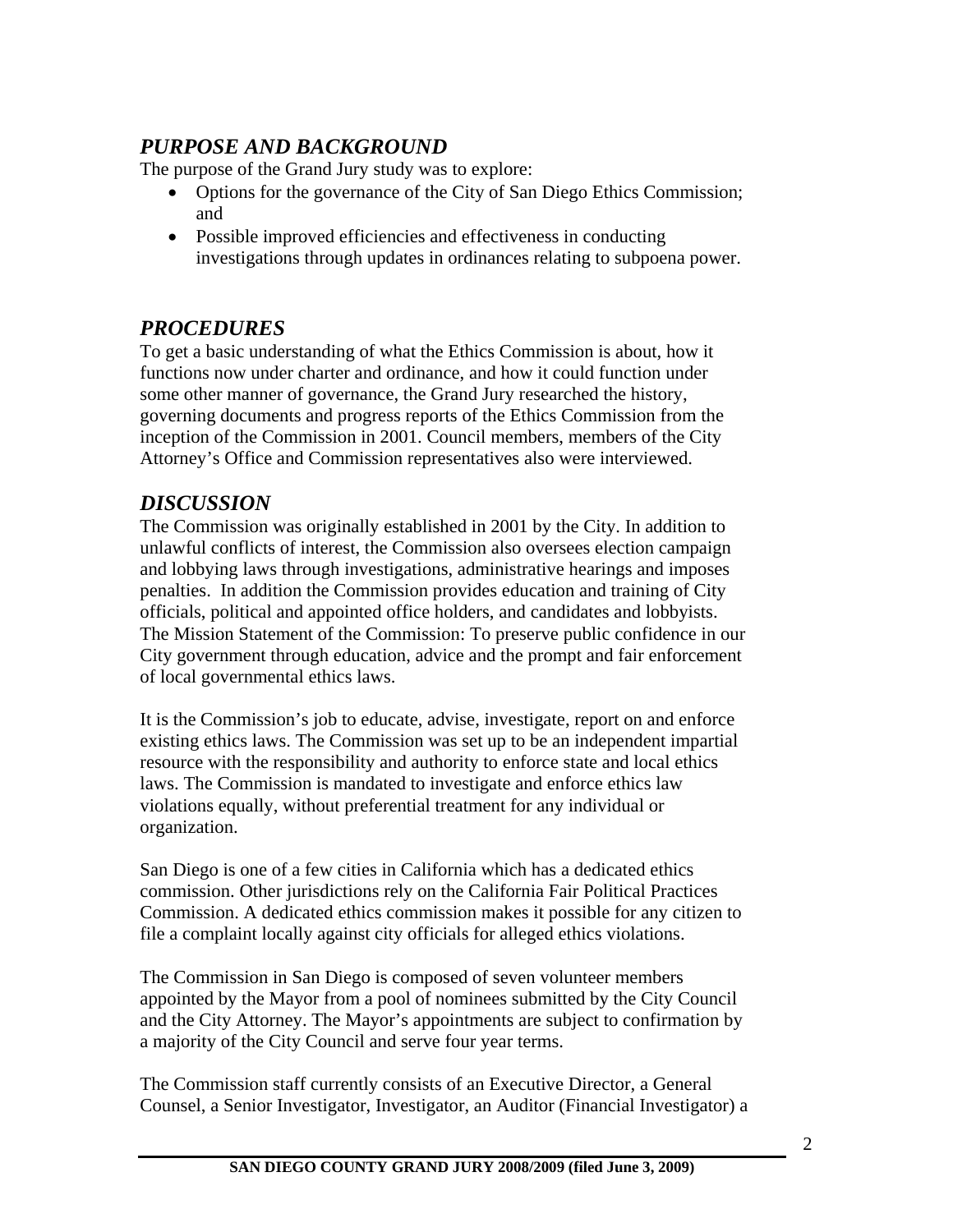Program Manager (Advice and Education) and an Executive Secretary. The Ethics Commission is an independent City department that does not report to the Mayor or City Council. The Commission staff reports directly to the ethics commissioners.

Ethics Commission Jurisdiction includes:

- Elected officials of the city, candidates for City office, persons regulated by or subject to Chapter 2, Article 7, Division 29 of the Municipal Code;
- All committees and treasurers for committees required to file any disclosure form with the Filing Officer (City Clerk);
- Any person who makes a campaign contribution in support of or opposition to a city candidate or ballot measure;
- Consultants to the City who are required to file economic interest disclosure forms pursuant to a conflict of interest code,
- Members of City boards and commissions who are required to file economic interest disclosure forms pursuant to a conflict of interest code,
- Officers, directors, members of boards of directors, employees, and consultants of the San Diego Housing Commission,
- Members of Corporations wholly owned by the City who are required to file economic interest forms pursuant to a conflict of interest code,
- Members of Project Area Committees,
- Lobbyists registered, or persons required to be registered as lobbyists, with the City pursuant to Chapter 2, Article 7, Division of 40, of the Municipal Code.

The Ethics Commission is responsible for processing complaints. The Commission may initiate ethics investigations within their jurisdiction on their own.

The Ethics Commission is governed by City Ordinance. The Commission was established with a basis in the City Charter then expanded by the City Council via Ordinance. The Charter establishes the Commission as a legitimate City entity. City Ordinances are where the Commission gets its funding and support. This is controlled by the City Council.

City Charter Section 41(d) Ethics Commission says:

- For so long as an Ethics Commission remains established by the ordinance of the Council, the Executive Director of the Commission shall be appointed by the Commission, subject to confirmation by the Council, and shall thereafter serve at the direction and pleasure of the Commission.
- The Commission may, in accordance with complaint and investigative procedures approved by the ordinance of the Council, subpoena witnesses, compel their attendance and testimony, administer oaths and affirmations, take evidence and require by subpoena the production of any books, paper records, or other items material to the performance of the Commission's duties or exercise of its powers.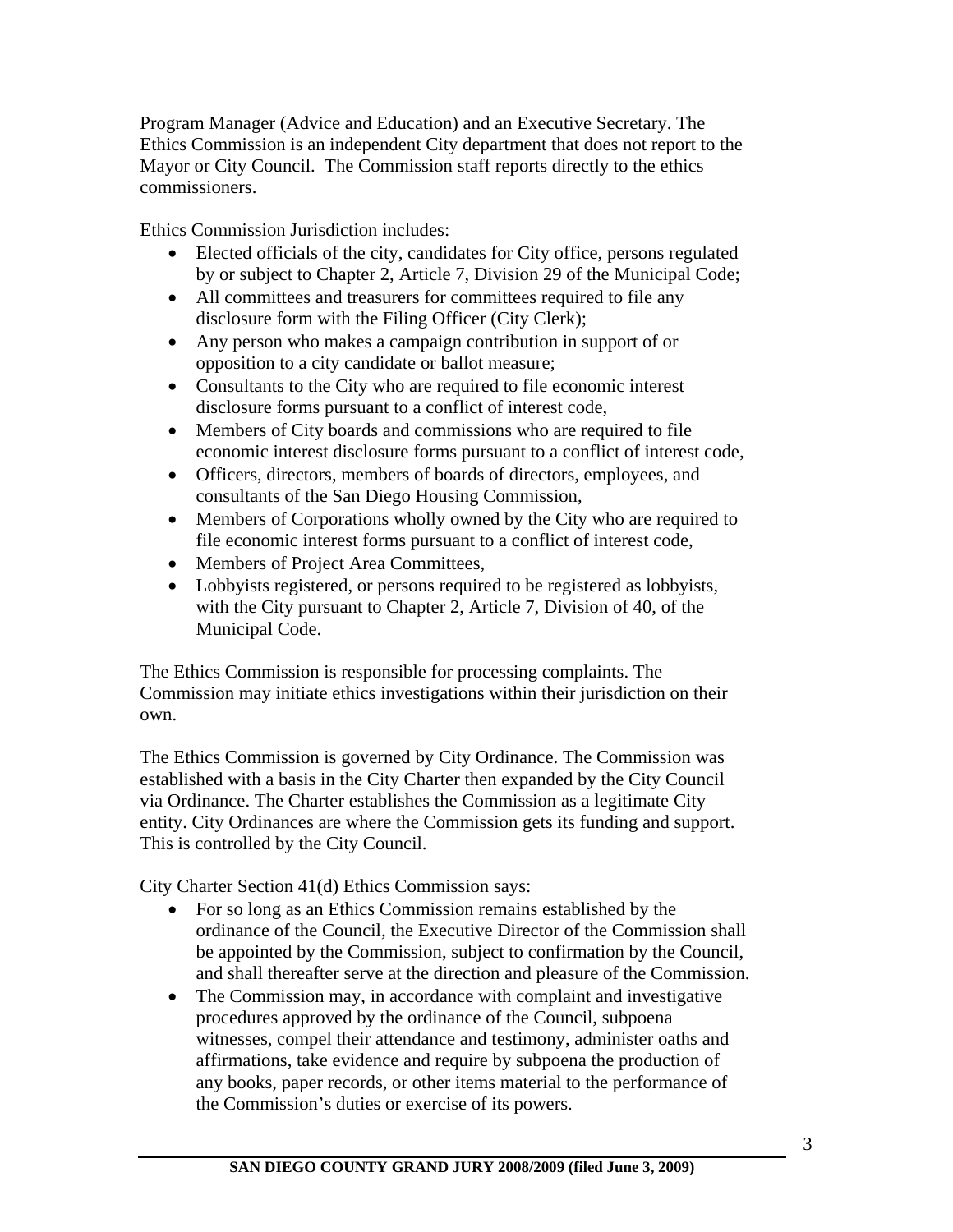• The Ethics Commission shall be authorized to retain its own counsel, independent of the City Attorney, for legal support and guidance in carrying out its responsibilities and duties.

The language in Section 41(d) is significant because of the key phrase "for so long as an Ethics Commission remains established by ordinance of the Council". This provision does not guarantee ongoing existence of the Commission should the Council decide to disband it. The Charter is silent about any budget. The Commission depends solely on the City Council for its existence as that is the only source of Commission funding.

There is also specific mention in the Charter about maintaining Independent Counsel so long as the Commission exists. The Ethics Commission General Counsel shall provide legal services to the Commission. The General Counsel may be an employee of the Commission hired by the executive director, or an independent contractor hired by the executive director.

In addition to the San Diego City Charter and the San Diego Municipal Code the Commission is governed by San Diego Ethics Commission Operating Policies. The Commission also must comply with other laws, such as the Ralph M. Brown Act, the Political Reform Act of 1974, plus Council policies, to assure citizens the right to attend Commission meetings. Commission meetings are to be conducted in full view of the people and the news media with limited exceptions.

In addition to Ethics law enforcement, Commission Operating Policies say the Commission is responsible for providing ethics training and education. The Commission provides ethics training for elected office holders, candidates for elected or appointed office, campaign managers, fundraisers, treasurers and members of City boards or committees.

The Ethics Commission also has the authority to propose updates and/or changes to ethics ordinances. Updates or changes can not be implemented unless the Council and the City Attorney approve them. Collaboration between the Commission, Council and City Attorney help to assure vital checks and balances are in place.

In 2008 the Commission requested the power to issue a subpoena for testimony during an investigation prior to a Commission hearing. The legal advisor for the Commission opined several reasons for seeking this power:

- Sometimes, information can be acquired in the investigative process that would preclude having to hold a hearing.
- The increased subpoena power would improve efficiency and shorten investigations, saving time.
- Being subpoenaed would make it easier for some witnesses who have to get permission to take the time off from work to not appear to be "overly cooperative" in being a witness.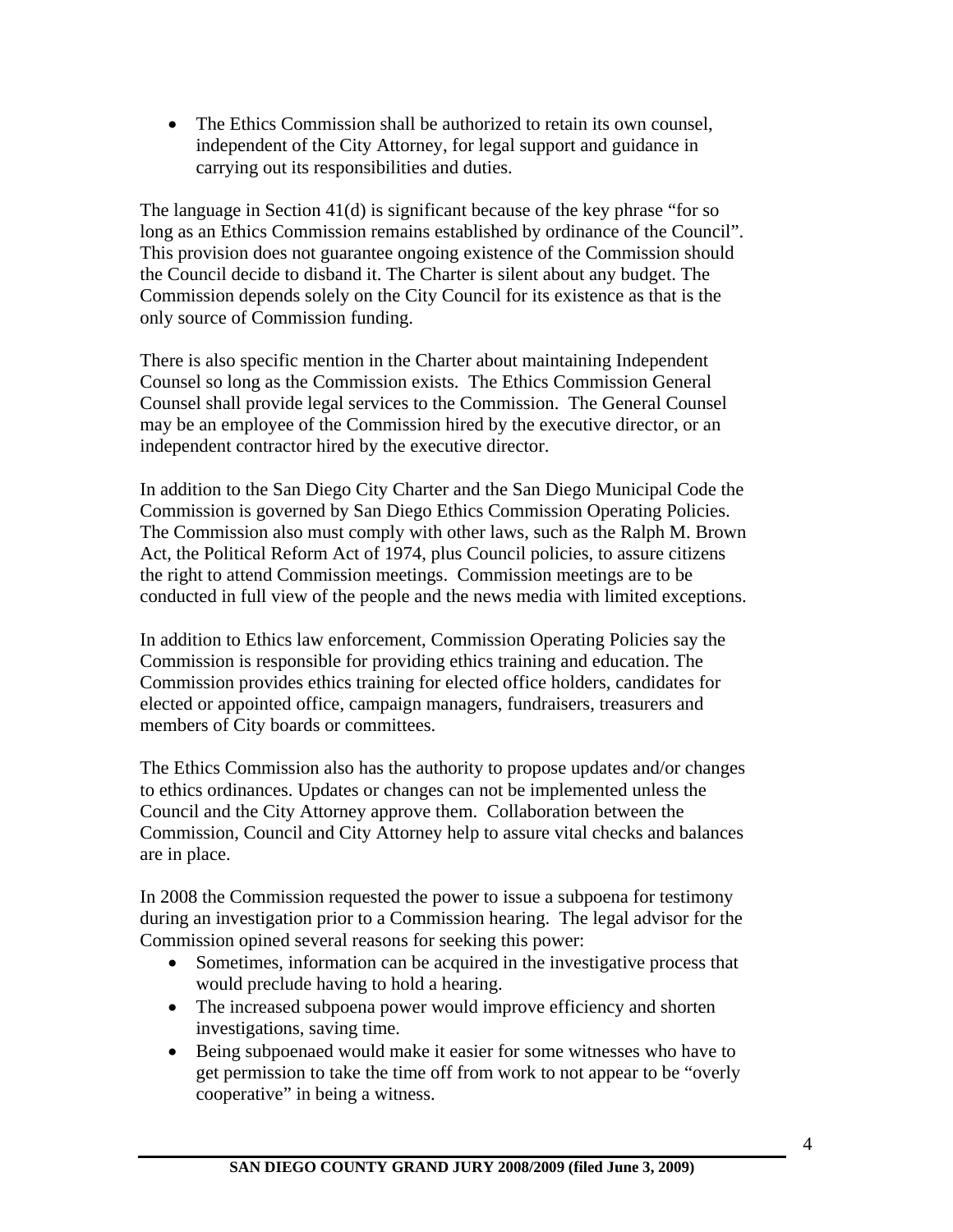Originally, Commission authority did not include subpoena power. In 2001 it was the opinion of the City Attorney's office that the power to subpoena witnesses and documents could not be granted to the Commission by ordinance. A Charter amendment approved by the majority of voters was required. The voters gave the Ethics Commission subpoena authority with 66.6% voting on March 5, 2002, in favor of Proposition B (Subpoena Power to the Ethics Commission – City of San Diego. Question: Shall the City Charter be amended to grant subpoena power to the San Diego Ethics Commission?).

The Council/ City Attorney asserted in 2008 that because subpoena power language in the charter amendment did not specifically include authority to subpoena witnesses during investigations the voters did not mean for the added power to be included. The Commission recently sought authority to clarify its power to subpoena witnesses to testify during ethics violation investigations when witnesses refuse to testify voluntarily. It was stated during Grand Jury interviews that current standard procedure is for the Commission to have witnesses testify voluntarily during investigations without subpoena. However, witnesses sometimes refuse to appear or testify.

In response to the Commission request to modify the ordinance on subpoena power to include the power to subpoena for testimony during the investigative process, the City Attorney's Office, on behalf of the Council, submitted to the Commission additional language needed in the proposed ordinance changes to include:

- Safeguarding of witness's rights;
- Mandatory comprehensive training for Commission investigators,
- How interviews would be conducted and recorded;
- Witness ability to provide their own attorney during interviews; and
- Constitutional rights issues and decisions arising out of the questioning process.

The modifications sought are currently in the hands of the Commission to address the issues raised by the City Attorney before being presented to the Council for approval.

The January 2008 Ethics Commission's annual report documented the following accomplishments:

- Requests for informal advice increased from 475 in 2007 to 830 in 2008.
- Implementation of new lobbying laws resulted in lobbying firms and organizational lobbyists registering more than 500 lobbyists in 2008 compared to 165 in 2007.
- 81 complaints were processed.
- \$6500.00 in administrative fines were levied via negotiated stipulated agreements.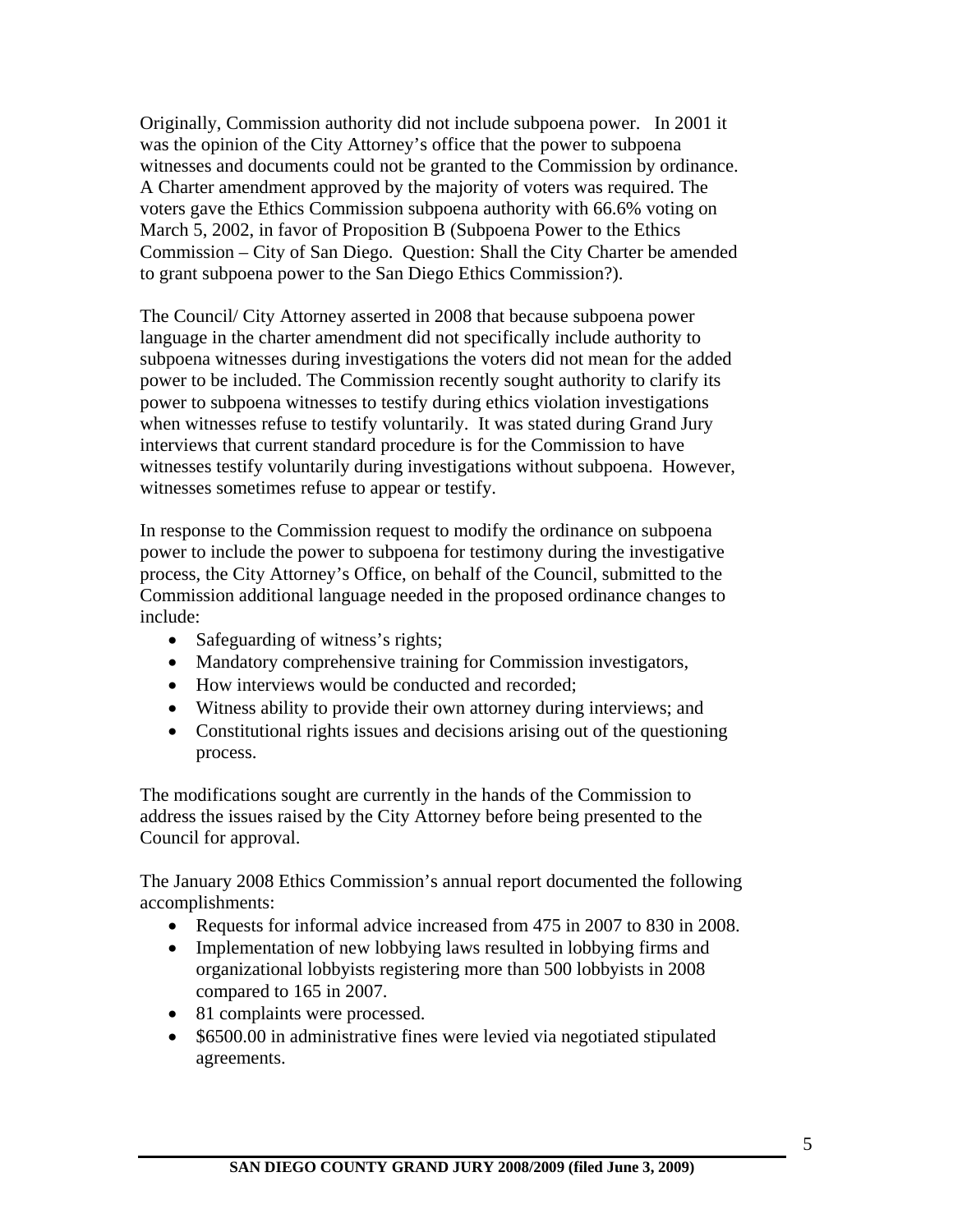• Only one case was not settled. That case was adjudicated in an administrative hearing conducted by the Commission. The decision in that case is on appeal.

### *FACTS AND FINDINGS*

*Fact:* The San Diego Ethics Commission was established by the City of San Diego in 2001.

*Fact:* The enabling Ordinance (O-18945) for the Ethics Commission was adopted in 2001.

*Fact:* The City Charter 41(d) allows the Ethics Commission to exist for as long as it is established by Ordinance of the Council.

*Fact:* The City Council can repeal the enabling Ordinance and it controls the funding of the Ethics Commission.

*Fact:* City Council members have been found in violation of the ethics rules by the Commission.

*Finding #01:* Any action of the City Council to reduce or eliminate funding or to curtail investigative authority of the Commission could be perceived as presenting a conflict of interest.

*Fact:* The citizens of San Diego voted overwhelmingly, on March 5, 2002, to give the Ethics Commission subpoena power.

*Fact:* Subpoena power for testimony is currently allowed but only for official hearings of the Ethics Commission.

*Fact:* The Ethics Commission has offered reasons for the Executive Director to have subpoena power for testimony during an investigation.

*Fact:* The City Attorney's office has raised concerns about individual rights during the investigative process if a person is compelled to appear before a Commission investigator to answer questions.

*Fact:* The City Council has the authority to approve subpoena power for testimony for the Ethics Commission during the investigative process.

*Finding #02:* Subpoena power for testimony during the investigative process would better serve the citizens of San Diego by: shortening the investigative process, providing protection for people who provide information to the investigator and often eliminate the need for a Commission hearing as the information provided has disproved the allegation(s).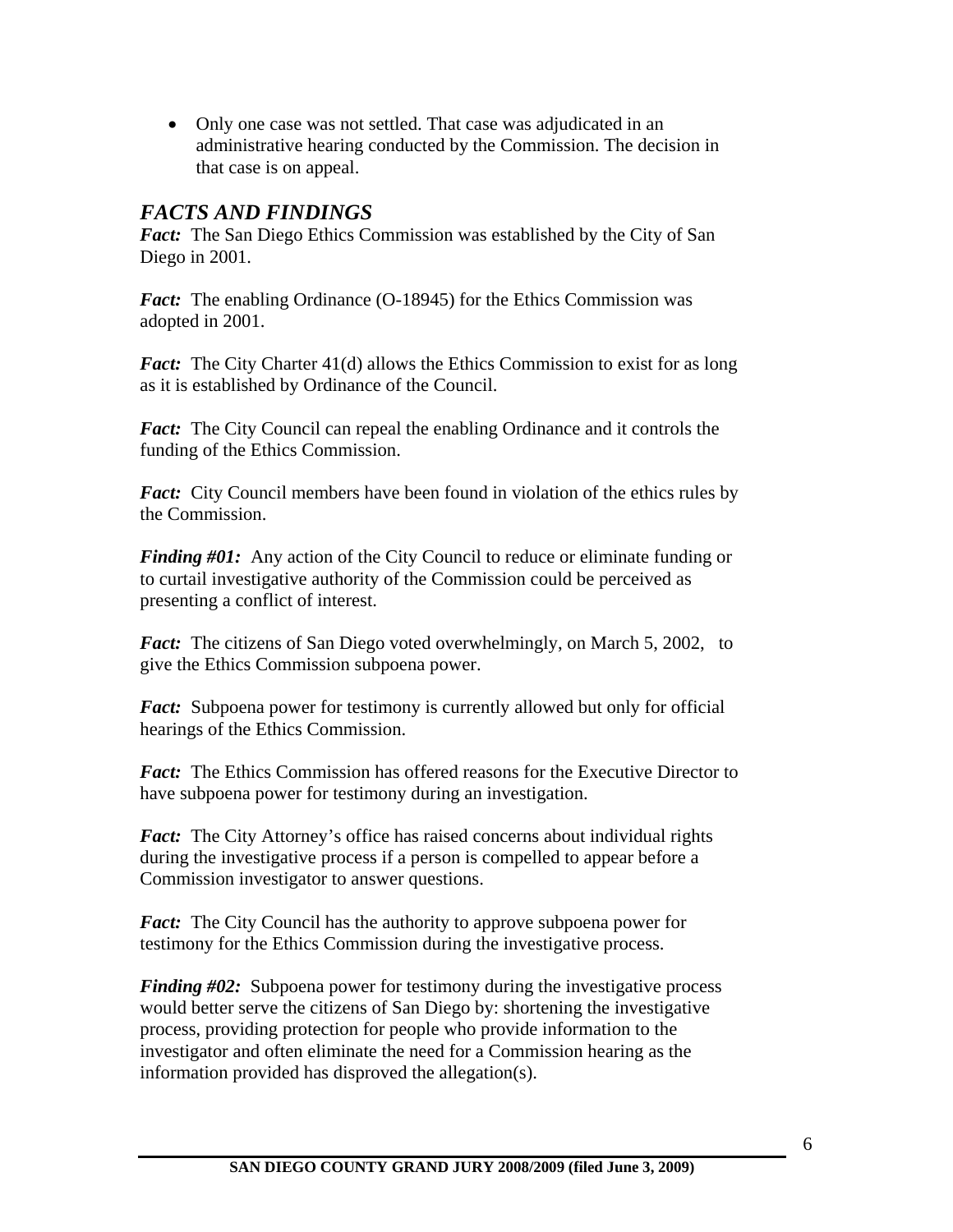#### *RECOMMENDATIONS*

**The 2008/2009 San Diego County Grand Jury recommends that the San Diego City Council:** 

- **09-41: Place a measure on the ballot to amend the City Charter to ensure the Ethics Commission is annually funded and staffed at a minimal level to conduct the duties of the Ethics Commission and will identify a revenue source to fund the Ethics Commission.**
- **09-42: By Ordinance clarify the powers of the Ethics Commission to allow the Executive Director to issue subpoenas for testimony during the investigative process of an alleged ethics violation.**

## *REQUIREMENTS AND INSTRUCTIONS*

The California Penal Code §933(c) requires any public agency which the Grand Jury has reviewed, and about which it has issued a final report, to comment to the Presiding Judge of the Superior Court on the findings and recommendations pertaining to matters under the control of the agency. Such comment shall be made *no later than 90 days* after the Grand Jury publishes its report (filed with the Clerk of the Court); except that in the case of a report containing findings and recommendations pertaining to a department or agency headed by an elected County official (e.g. District Attorney, Sheriff, etc.), such comment shall be made *within 60 days* to the Presiding Judge with an information copy sent to the Board of Supervisors.

Furthermore, California Penal Code §933.05(a), (b), (c), details, as follows, the manner in which such comment(s) are to be made:

- (a) As to each grand jury finding, the responding person or entity shall indicate one of the following:
	- (1) The respondent agrees with the finding
	- (2) The respondent disagrees wholly or partially with the finding, in which case the response shall specify the portion of the finding that is disputed and shall include an explanation of the reasons therefor.
- (b) As to each grand jury recommendation, the responding person or entity shall report one of the following actions:
	- (1) The recommendation has been implemented, with a summary regarding the implemented action.
	- (2) The recommendation has not yet been implemented, but will be implemented in the future, with a time frame for implementation.
	- (3) The recommendation requires further analysis, with an explanation and the scope and parameters of an analysis or study, and a time frame for the matter to be prepared for discussion by the officer or head of the agency or department being investigated or reviewed, including the